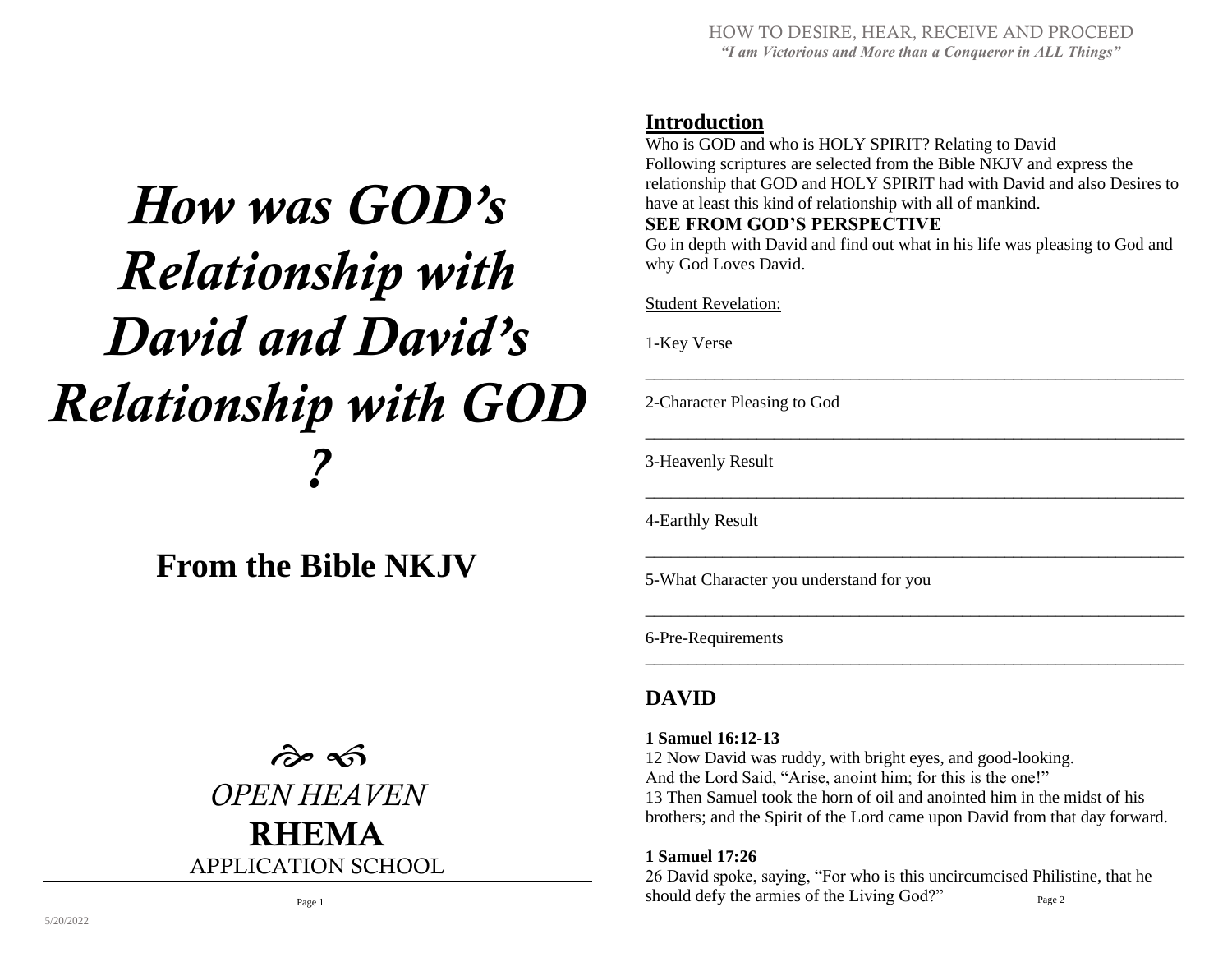#### **1 Samuel 17:36-37**

36 Your servant has killed both lion and bear; and this uncircumcised Philistine will be like one of them, seeing he has defied the armies of the Living God." 37 Moreover David said, 'The Lord, Who delivered me from the paw of the lion and from the paw of the bear, He will deliver me from the hand of this Philistine.'

#### **1 Samuel 17:45-50**

45 Then David said to the Philistine, "You come to me with a sword, with a spear, and with a javelin. But I come to you in the Name of the Lord of hosts, the God of the armies of Israel, Whom you have defied.

46 This day the Lord will deliver you into my hand, and I will strike you and take your head from you. And this day I will give the carcasses of the camp of the Philistines to the birds of the air and the wild beasts of the earth, that all the earth may know that there is a God in Israel.

47 Then all this assembly shall know that the Lord does not save with sword and spear; for the battle is the Lord's, and He will give you into our hand 48 So it was, when the Philistine arose and came and drew near to meet David, that David hurried and ran toward the army to meet the Philistine.

49 Then David put his hand in his bag and took out a stone; and he slung it and struck the Philistine in his forehead, so that the stone sank into his forehead, and he fell on his face to the earth.

50 So David prevailed over the Philistine with a sling and a stone, and struck the Philistine and killed him.

But there was no sword in the hand of David.

#### **1 Samuel 18:14**

14 And David behaved wisely in all his ways, and the Lord was with him.

#### **1 Samuel 23:2**

2 David inquired of the Lord, saying, "Shall I go and attack these Philistines?" And the Lord Said to David, "Go and attack the Philistines, and save Keilah."

#### **1 Samuel 23:4**

4 Then David inquired of the Lord once again. And the Lord Answered him and Said, "Arise, go down to Keilah. For I will deliver the Philistines into your hand."

#### **1 Samuel 23:10-13**

10 Then David said, "O Lord God of Israel, Your servant has certainly heard that Saul seeks to come to Keilah to destroy the city for my sake.

11 Will the men of Keilah deliver me into his hand? Will Saul come down, as Your servant has heard? O Lord God of Israel, I pray, tell Your servant." And the Lord Said, "He will come down."

12 Then David said, "Will the men of Keilah deliver me and my men into the hand of Saul?" And the Lord Said, "They will deliver you."

13 So David and his men, about six hundred, arose and departed from Keilah and went wherever they could go.

#### **1 Samuel 24:6, 12, 15**

6 David said, "The Lord forbid that I should do this thing to my master, the Lord's anointed, to stretch out my hand against him, seeing he is the anointed of the Lord."

12 Let the Lord judge between you and me, and let the Lord avenge me on you. But my hand shall not be against you.

15 Therefore let the Lord be judge, and judge between you and me, and see and plead my case, and deliver me out of your hand."

#### **1 Samuel 26:9-11**

9 David said to Abishai, "Do not destroy him; for who can stretch out his hand against the Lord's anointed, and be guiltless?"

10 David said furthermore, "As the Lord Lives, the Lord shall strike him, or his day shall come to die, or he shall go out to battle and perish.

11 The Lord forbid that I should stretch out my hand against the Lord's anointed."

#### **1 Samuel 26:24**

24 And indeed, as your life was valued much this day in my eyes, so let my life be valued much in the Eyes of the Lord, and let Him deliver me out of all tribulation.

#### **1 Samuel 30:6**

6 David strengthened himself in the Lord his God.

#### **1 Samuel 30:8, 18, 19**

8 David inquired of the Lord, saying, "Shall I pursue this troop? Shall I overtake them?" And He Answered him, "Pursue, for you shall surely overtake them and without fail recover all." 18 So David recovered all that the Amalekites had carried away,

19 David recovered all.

#### **2 Sam 2:1-2**

1 David inquired of the LORD, saying, "Shall I go up to any of the cities of Judah?" And the LORD Said to him, "Go up." David said, "Where shall I go up?" And He Said, "To Hebron." 2 So David went up there,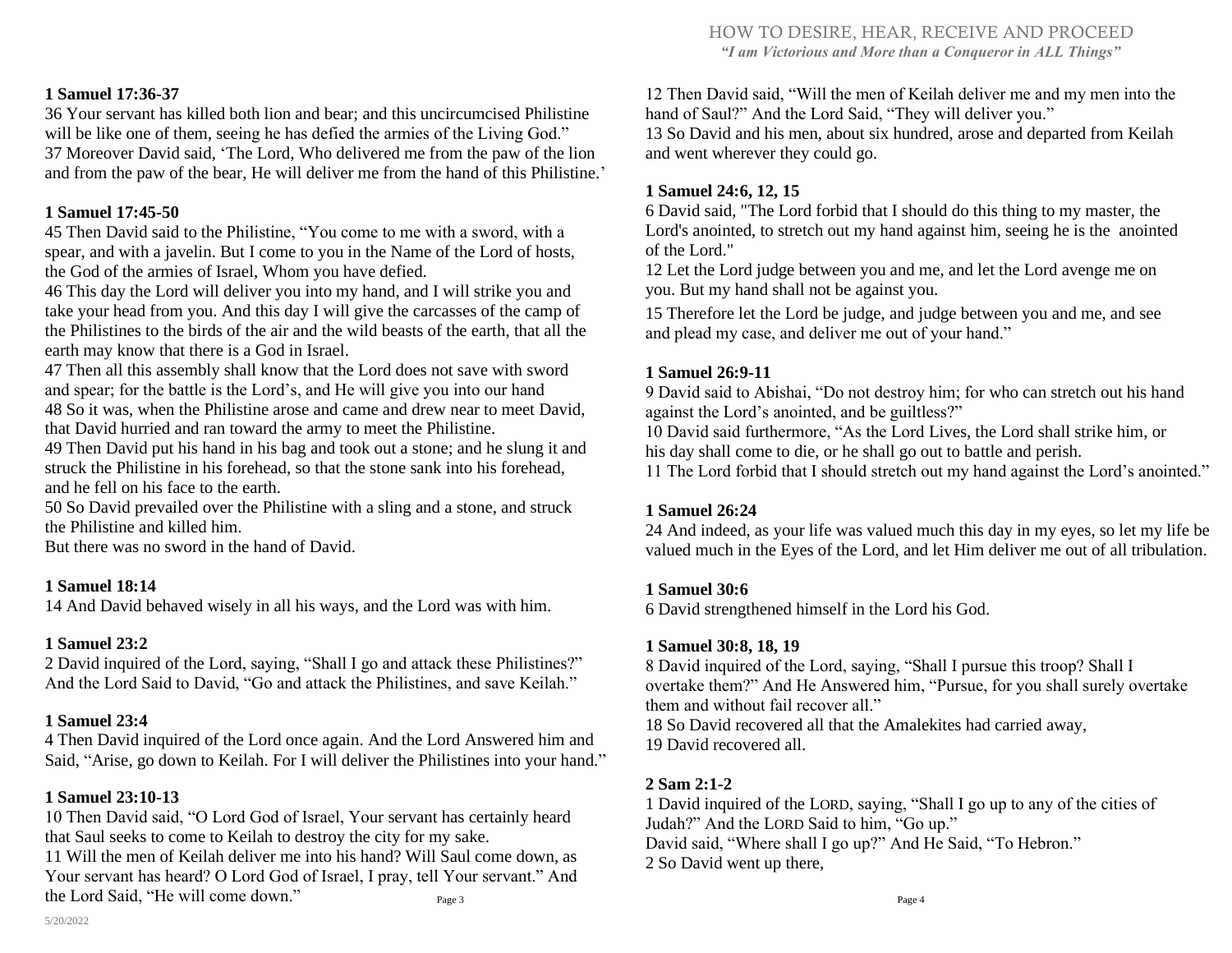#### **2 Sam 5:19, 23-25** Reference 1 Chron 14:10-11, 14-17

19 David inquired of the LORD, saying, "Shall I go up against the Philistines? Will You deliver them into my hand?" And the LORD Said to David, "Go up, for I will doubtless deliver the Philistines into your hand."

23 David inquired of the LORD, and He Said, "You shall not go up; circle around behind them, and come upon them in front of the mulberry trees. 24 And it shall be, when you hear the sound of marching in the tops of the mulberry trees, then you shall advance quickly. For then the LORD will go out before you to strike the camp of the Philistines."

25 And David did so, as the LORD Commanded him; and he drove back the Philistines from Geba as far as Gezer.

#### **2 Samuel 6:2-15**

2 And David arose and went with all the people who were with him from Baale Judah to bring up from there the ark of God, Whose Name is called by the Name, the Lord of Hosts, Who dwells between the cherubim.

3 So they set the ark of God on a new cart, and brought it out of the house of Abinadab, which was on the hill; and Uzzah and Ahio, the sons of Abinadab, drove the new cart.

4 And they brought it out of the house of Abinadab, which was on the hill, accompanying the ark of God; and Ahio went before the ark.

5 Then David and all the house of Israel played music before the Lord on all kinds of instruments of fir wood, on harps, on stringed instruments, on tambourines, on sistrums, and on cymbals.

6 And when they came to Nachon's threshing floor, Uzzah put out his hand to the ark of God and took hold of it, for the oxen stumbled.

7 Then the anger of the Lord was aroused against Uzzah, and God struck him there for his error; and he died there by the ark of God.

8 And David became angry because of the Lord's outbreak against Uzzah; 9 David was afraid of the Lord that day; and he said, "How can the ark of the Lord come to me?"

10 So David would not move the ark of the Lord with him into the City of David; but David took it aside into the house of Obed-Edom the Gittite.

11 The ark of the Lord remained in the house of Obed-Edom the Gittite three months. And the Lord Blessed Obed-Edom and all his household.

12 Now it was told king David, saying, "The Lord has Blessed the house of Obed-Edom and all that belongs to him, because of the ark of God."

So David went and brought up the ark of God from the house of Obed-Edom to the City of David with gladness.

13 And so it was, when those bearing the ark of the Lord had gone six paces, that he sacrificed oxen and fatted sheep.

14 Then David danced before the Lord with all his might; and David was wearing a linen ephod.

15 So David and all the house of Israel brought up the ark of the Lord with shouting and with the sound of the trumpet.

#### **2 Samuel 7:2-29**

2 The king said to Nathan the prophet, "See now, I dwell in a house of cedar, but the ark of God dwells inside tent curtains."

3 Then Nathan said to the king, "Go, do all that is in your heart, for the Lord is with you."

4 But it happened that night that the Word of the Lord came to Nathan, Saying, 5 "Go and tell My servant David, 'Thus Says the Lord: "Would you build a house for Me to dwell in?

6 For I have not dwelt in a house since the time that I brought the children of Israel up from Egypt, even to this day, but have moved about in a tent and in a tabernacle.

7 Wherever I have moved about with all the children of Israel, have I ever Spoken a Word to anyone from the tribes of Israel, whom I Commanded to shepherd My people Israel, Saying, 'Why have you not built Me a house of cedar?' " '

8 Thus shall you say to My servant David, 'Thus Says the Lord of hosts: "I took you from the sheepfold, from following the sheep, to be ruler over My people, over Israel.

9 And I have been with you wherever you have gone, and have cut off all your enemies from before you, and have made you a great name, like the name of the great men who are on the earth.

10 Moreover I will appoint a place for My people Israel, and will plant them, that they may dwell in a place of their own and move no more; nor shall the sons of wickedness oppress them anymore, as previously,

11 since the time that I Commanded judges to be over My people Israel, and have caused you to rest from all your enemies.

Also the Lord Tells you that He will make you a house.

12 "When your days are fulfilled and you rest with your fathers, I will set up your seed after you, who will come from your body, and I will establish his kingdom. 13 He shall build a house for My Name, and I will establish the throne of his kingdom forever.

14 I will be his Father, and he shall be My son. If he commits iniquity, I will chasten him with the rod of men and with the blows of the sons of men.

15 But My Mercy shall not depart from him, as I took it from Saul, whom I removed from before you.

16 And your house and your kingdom shall be established forever before you. Your throne shall be established forever."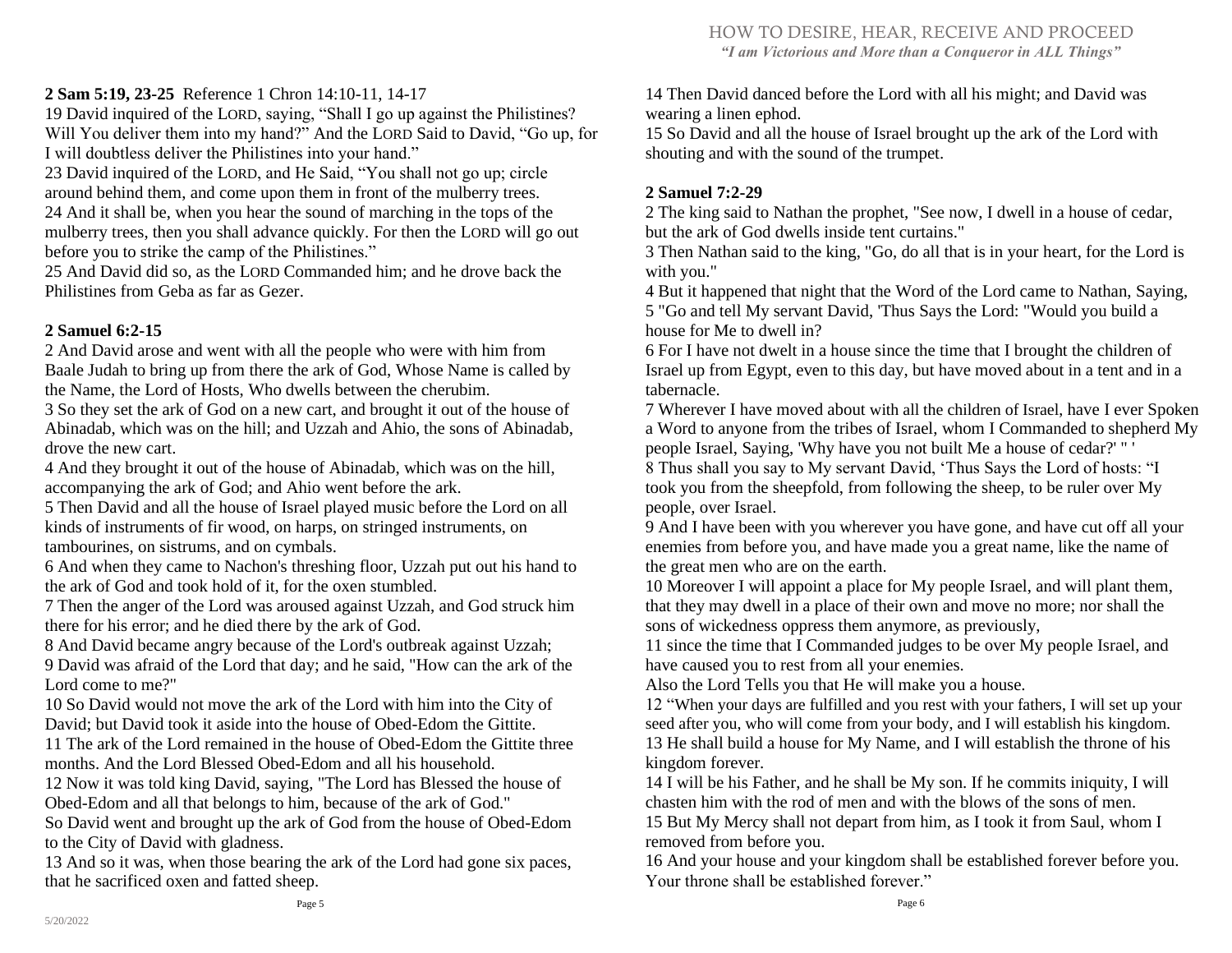18 Then king David went in and sat before the Lord; and he said: "Who am I, O Lord God? And what is my house, that You have brought me this far? 19 And yet this was a small thing in Your sight, O Lord God; and You have also Spoken of Your servant's house for a great while to come. Is this the manner of man, O Lord God?

20 Now what more can David say to You? For You, Lord God, Know Your servant. 21 For Your Word's sake, and according to Your own Heart, You have done all these great things, to make Your servant know them.

22 Therefore You are great, O Lord God. For there is none like You, nor is there any God besides You, according to all that we have heard with our ears.

23 And who is like Your people, like Israel, the one nation on the earth whom God went to Redeem for Himself as a people, to make for Himself a Name and to do for Yourself great and awesome Deeds for Your land—before Your people whom You Redeemed for Yourself from Egypt, the nations, and their gods? 24 For You have made Your people Israel Your very own people forever; and You, Lord, have become their God.

25 "Now, O Lord God, the Word which You have Spoken concerning Your servant and concerning his house, establish it forever and do as You have Said. 26 So let Your Name be magnified forever, saying, 'The Lord of hosts is the God over Israel.' And let the house of Your servant David be established before You.

27 For You, O Lord of hosts, God of Israel, have Revealed this to Your servant, Saying, 'I will build you a house.' Therefore Your servant has found it in his heart to pray this prayer to You.

28 "And now, O Lord God, You are God, and Your Words are True, and You have promised this goodness to Your servant.

29 Now therefore, let it please You to bless the house of Your servant, that it may continue before You forever; for You, O Lord God, have Spoken it, and with Your Blessing let the house of Your servant be blessed forever."

#### **2 Samuel 11:27**

27 The thing that David had done displeased the Lord.

#### **2 Sam 12:1-14, 18, 20**

1 Then the Lord Sent Nathan to David. And he came to him, and said to him: "There were two men in one city, one rich and the other poor.

2 The rich man had exceedingly many flocks and herds.

3 But the poor man had nothing, except one little ewe lamb which he had bought and nourished; and it grew up together with him and with his children. It ate of his own food and drank from his own cup and lay in his bosom; and it was like a daughter to him.

4 And a traveler came to the rich man, who refused to take from his own flock and from his own herd to prepare one for the wayfaring man who had come to him; but he took the poor man's lamb and prepared it for the man who had come to him."

5 So David's anger was greatly aroused against the man, and he said to Nathan, "As the Lord Lives, the man who has done this shall surely die! 6 And he shall restore fourfold for the lamb, because he did this thing and

because he had no pity." 7 Then Nathan said to David, "You are the man! Thus Says the LORD God of Israel: 'I anointed you king over Israel, and I delivered you from the hand of Saul. 8 I gave you your master's house and your master's wives into your keeping, and gave you the house of Israel and Judah.

And if that had been too little, I also would have given you much more! 9 Why have you despised the Commandment of the LORD, to do evil in His sight? You have killed Uriah the Hittite with the sword; you have taken his wife to be your wife, and have killed him with the sword of the people of Ammon. 10 Now therefore, the sword shall never depart from your house, because you have despised Me, and have taken the wife of Uriah the Hittite to be your wife.' 11 Thus Says the LORD: 'Behold, I will raise up adversity against you from your own house; and I will take your wives before your eyes and give them to your neighbor, and he shall lie with your wives in the sight of this sun.

12 For you did it secretly, but I will do this thing before all Israel, before the sun.' 13 So David said to Nathan, "I have sinned against the LORD."

And Nathan said to David, "The LORD also has put away your sin; you shall not die. 14 However, because by this deed you have given great occasion to the enemies of the LORD to blaspheme, the child also who is born to you shall surely die."

18 Then on the seventh day it came to pass that the child died.

20 So David arose from the ground, washed and anointed himself, and changed his clothes; and he went into the house of the LORD and worshiped. Then he went to his own house; and when he requested, they set food before him, and he ate.

#### **2 Sam 16:10-12**

10 David said, "What have I to do with you, you sons of Zeruiah? So let him curse, because the LORD has said to him, 'Curse David.' Who then shall say, 'Why have you done so?' "

11 And David said to Abishai and all his servants, "See how my son who came from my own body seeks my life. How much more now may this Benjamite? Let him alone, and let him curse; for so the LORD has ordered him. 12 It may be that the LORD will look on my affliction, and that the LORD will repay me with good for his cursing this day."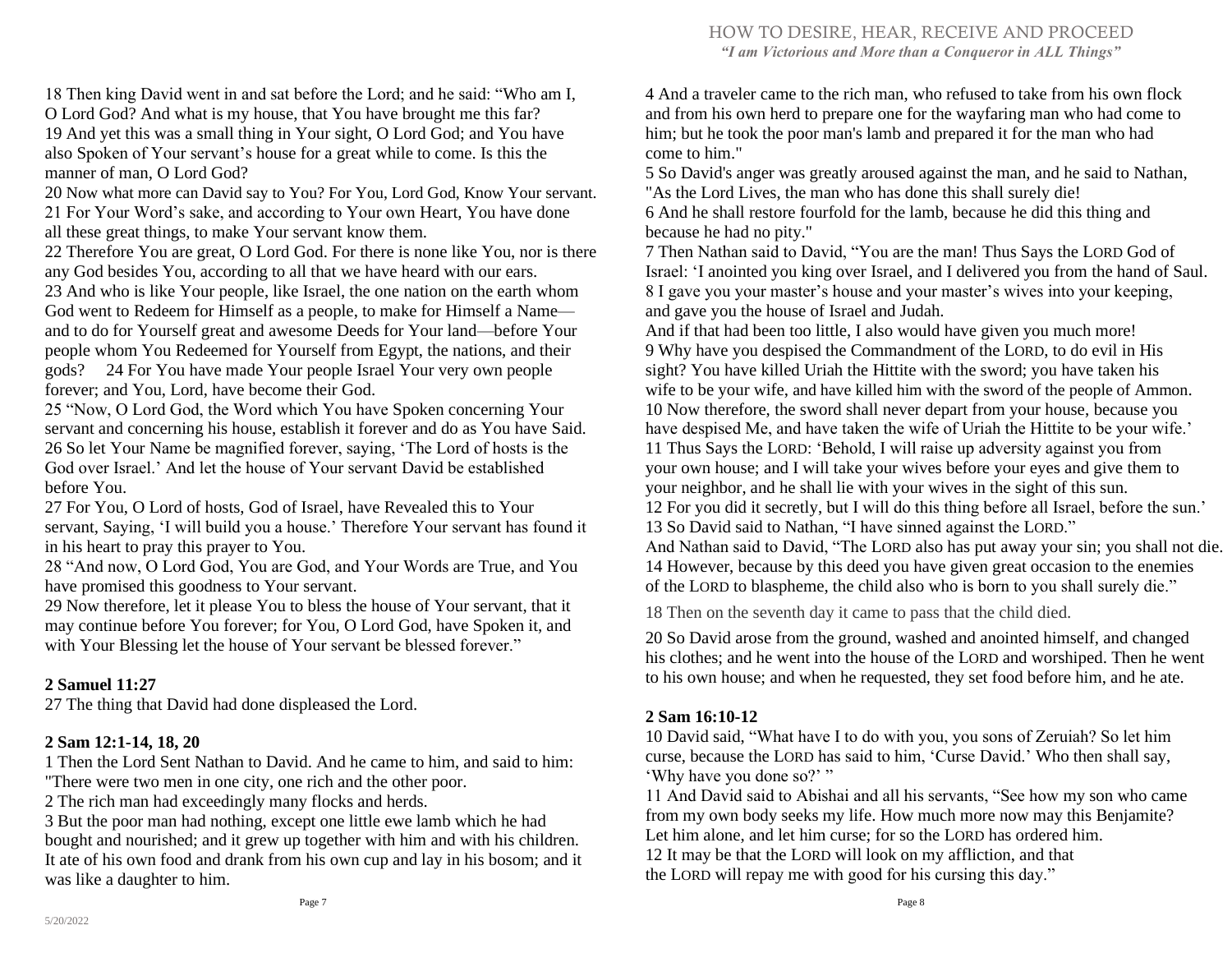#### HOW TO DESIRE, HEAR, RECEIVE AND PROCEED *"I am Victorious and More than a Conqueror in ALL Things"*

#### **Psalms 18:1-36, 46** Reference 2 Samuel 22:1-35, 47

1 I will love You, O Lord, my strength.

2 The Lord is my Rock and my Fortress and my Deliverer; my God, my Strength, in Whom I will trust;

my Shield and the horn of my Salvation, my Stronghold.

3 I will call upon the Lord, Who is worthy to be praised (worshipped); so shall I be saved from my enemies.

4 The pangs of death surrounded me, and the floods of ungodliness made me afraid.

5 The sorrows of Sheol surrounded me; the snares of death confronted me.

6 In my distress I called upon the Lord, and cried out to my God; He Heard my voice from His temple, and my cry came before Him, even to His Ears.

7 Then the earth shook and trembled; the foundations of Heaven quaked and were shaken, because He was angry.

8 Smoke went up from His Nostrils, and devouring fire from His Mouth; coals were kindled by it.

9 He bowed the Heavens also, and came down with darkness under His Feet. 10 And He rode upon a cherub, and flew; He flew upon the wings of the wind.

11 He made darkness His secret place; His canopy around Him was dark waters and thick clouds of the skies.

12 From the brightness before Him, His thick clouds passed with hailstones and coals of fire.

13 The Lord thundered from Heaven, and the Most High uttered His Voice, hailstones and coals of fire.

14 He Sent out His arrows and scattered the foe, lightnings in abundance, and He vanquished them.

15 Then the channels of the sea were seen, the foundations of the world were uncovered at Your rebuke, O Lord, at the blast of the breath of Your Nostrils.

16 He Sent from above, He took me; He drew me out of many waters.

17 He Delivered me from my strong enemy, from those who hated me, for they were too strong for me.

18 They confronted me in the day of my calamity, but the Lord was my support. 19 He also brought me out into a broad place; He Delivered me because He Delighted in me.

20 The Lord rewarded me according to my righteousness;

according to the cleanness of my hands He has recompensed me.

21 For I have kept the Ways of the Lord, and have not wickedly departed from my God.

22 For all His Judgments were before me, and I did not put away His Statutes from me.

23 I was also blameless before Him, and I kept myself from my iniquity.

24 Therefore the Lord has recompensed me according to my righteousness, according to the cleanness of my hands in His sight.

25 With the merciful You will show Yourself merciful; with a blameless man You will show Yourself blameless;

26 With the pure You will show Yourself pure; and with the devious You will show Yourself shrewd.

 For You will save the humble people, but will bring down haughty looks. For You are my lamp o Lord; the Lord my God will enlighten my darkness. For by You I can run against a troop, by my God I can leap over a wall. As for God, His Way is perfect; the Word of the Lord is proven; He is a shield to all who trust in Him.

31 For who is God, except the Lord? And who is a Rock, except our God? 32 God is my strength and power, and makes my way perfect.

33 He makes my feet like the feet of deer, and sets me on my high places.

34 He teaches my hands to make war, so that my arms can bend a bow of bronze. 35 You have also given me the shield of Your Salvation; Your right hand has held me up, Your gentleness has made me great.

36 You enlarged my path under me, so my feet did not slip.

46 The Lord Lives! Blessed be my Rock! Let the God of my Salvation be exalted.

#### **2 Sam 23:15-17**

15 David said with longing, "Oh, that someone would give me a drink of the water from the well of Bethlehem, which is by the gate!"

16 So the three mighty men broke through the camp of the Philistines, drew water from the well of Bethlehem that was by the gate, and took it and brought it to David. Nevertheless he would not drink it, but poured it out to the LORD. 17 And he said, "Far be it from me, O LORD, that I should do this! Is this not the blood of the men who went in jeopardy of their lives?" Therefore he would not drink it.

#### **2 Sam 24:1-2, 10, 12-15, 17-19, 22, 24-25**

1 Again the anger of the Lord was aroused against Israel, and He moved David against them to say, "Go, number Israel and Judah."

2 So the king said to Joab the commander of the army who was with him, "Now go throughout all the tribes of Israel, from Dan to Beersheba, and count the people, that I may know the number of the people."

10 And David's heart condemned him after he had numbered the people. So David said to the LORD, "I have sinned greatly in what I have done; but now, I pray, O LORD, take away the iniquity of Your servant, for I have done very foolishly."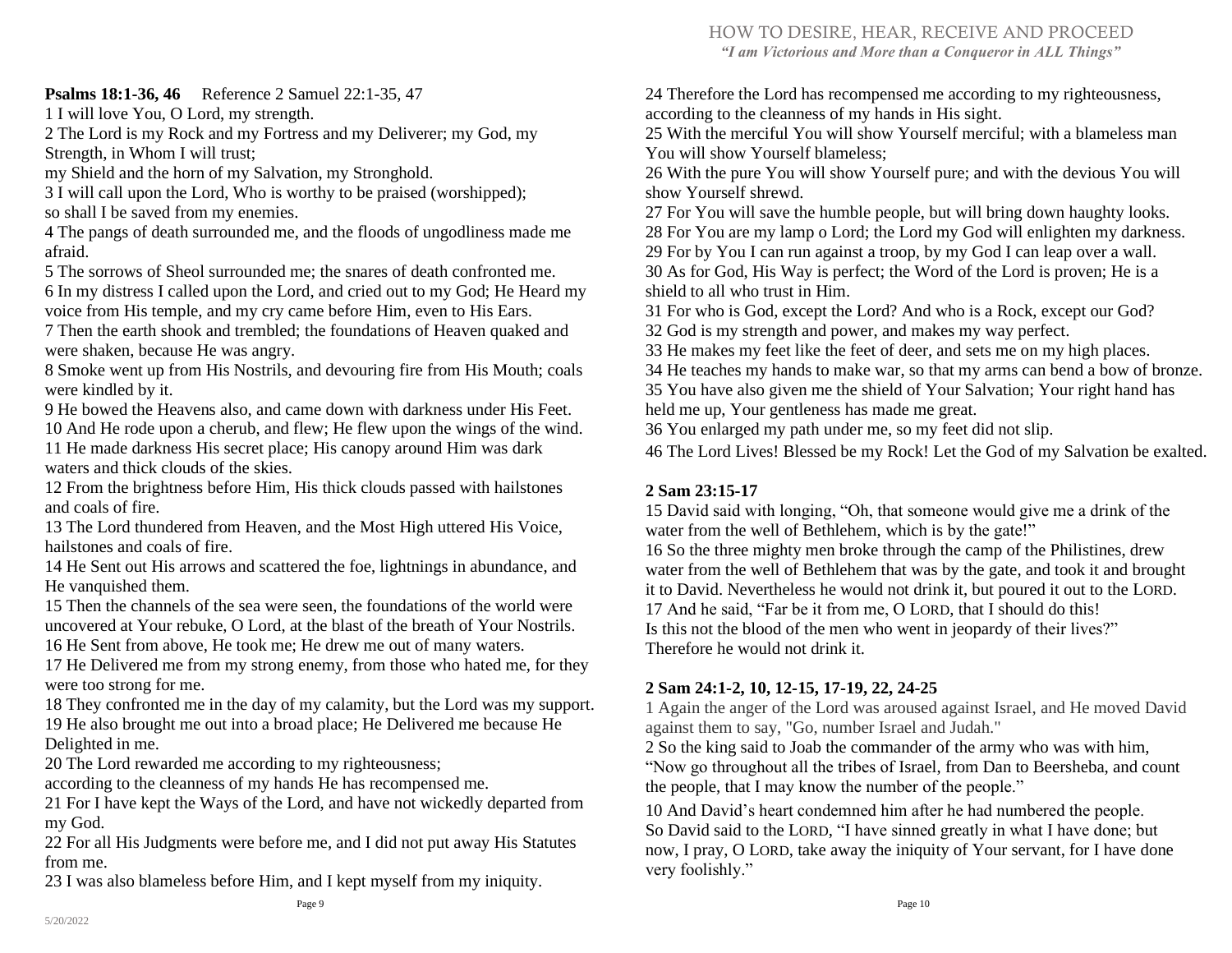#### HOW TO DESIRE, HEAR, RECEIVE AND PROCEED

*"I am Victorious and More than a Conqueror in ALL Things"* 

12 Go and tell David, Thus Says the Lord: "I offer you three things; choose one of them for yourself, that I may do it to you."

13 So Gad came to David and told him; and he said to him, "Shall seven years of famine come to you in your land? Or shall you flee three months before your enemies, while they pursue you? Or shall there be three days' plague in your land? Now consider and see what answer I should take back to Him Who Sent me."

14 And David said to Gad, "I am in great distress. Please let us fall into the hand of the LORD, for His mercies are great; but do not let me fall into the hand of man."

15 So the Lord sent a plague upon Israel from the morning till the appointed time. 17 Then David spoke to the LORD when he saw the angel who was striking the people, and said, "Surely I have sinned, and I have done wickedly; but these sheep, what have they done? Let Your hand, I pray, be against me and against my father's house."

18 And Gad came that day to David and said to him, "Go up, erect an altar to the Lord on the threshing floor of Araunah the Jebusite."

19 So David, according to the word of Gad, went up as the Lord commanded.

22 Now Araunah said to David, "Let my lord the king take and offer up whatever seems good to him.

24 Then the king said to Araunah, "No, but I will surely buy it from you for a price; nor will I offer burnt offerings to the LORD my God with that which costs me nothing." So David bought the threshing floor and the oxen for fifty shekels of silver.

25 And David built there an altar to the LORD, and offered burnt offerings and peace offerings. So the LORD heeded the prayers for the land, and the plague was withdrawn from Israel

#### **1 Chron 16:7-12, 16, 18-27, -36**

7 David first delivered this psalm into the hand of Asaph and his brethren, to thank the LORD:

8 Oh, give thanks to the LORD! Call upon His Name; make known His Deeds among the peoples!

9 Sing to Him, sing psalms to Him; talk of all His wondrous works!

10 Glory in His Holy Name; let the hearts of those rejoice who seek the LORD! 11 Seek the LORD and His strength; seek His Face evermore!

12 Remember His marvelous works which He has done, His Wonders, and the Judgments of His Mouth,

16 The Covenant which He made with Abraham, and His oath to Isaac,

18 Saying, "To you I will give the land of Canaan as the allotment of your inheritance," Page 11

19 When you were few in number, indeed very few, and strangers in it.

21 He permitted no man to do them wrong; yes, He rebuked kings for their sakes,

22 Saying, "Do not touch My anointed ones, and do My prophets no harm." 23 Sing to the LORD, all the earth; proclaim the good news of His Salvation from day to day.

24 Declare His Glory among the nations, His Wonders among all peoples. 25 For the LORD is great and greatly to be praised (worshipped); He is also to be feared above all gods.

26 For all the gods of the peoples are idols, but the LORD made the Heavens. 27 Honor and Majesty are before Him; Strength and Gladness are in His place. 29 Give to the LORD the glory due His Name; bring an offering, and come before Him. Oh, worship the LORD in the beauty of holiness!

30 Tremble before Him, all the earth. The world also is firmly established, it shall not be moved.

31 Let the Heavens rejoice, and let the earth be glad; and let them say among the nations, "The LORD Reigns."

32 Let the sea roar, and all its fullness; let the field rejoice, and all that is in it. 33 Then the trees of the woods shall rejoice before the LORD, for He is coming to Judge the earth.

34 Oh, give thanks to the LORD, for He is Good!

For His Mercy endures forever.

35 And say, "Save us, O God of our Salvation; gather us together, and deliver us from the gentiles, to give thanks to Your Holy Name, to triumph in Your praise."

36 Blessed be the LORD God of Israel from everlasting to everlasting!

#### **1 Chron 18:6**

6 The LORD preserved David wherever he went.

#### **1 Chron 28:3, 6, 11, 19**

3 But God Said to me, 'You shall not build a house for My Name, because you have been a man of war and have shed blood.'

6 Now He Said to me, 'It is your son Solomon who shall build My house and My courts; for I have chosen him to be My son, and I will be his Father.

11 Then David gave his son Solomon the plans for all that he had by the Spirit,

19 "All this," said David, "the LORD made me understand in writing,

by His Hand upon me, all the works of these plans."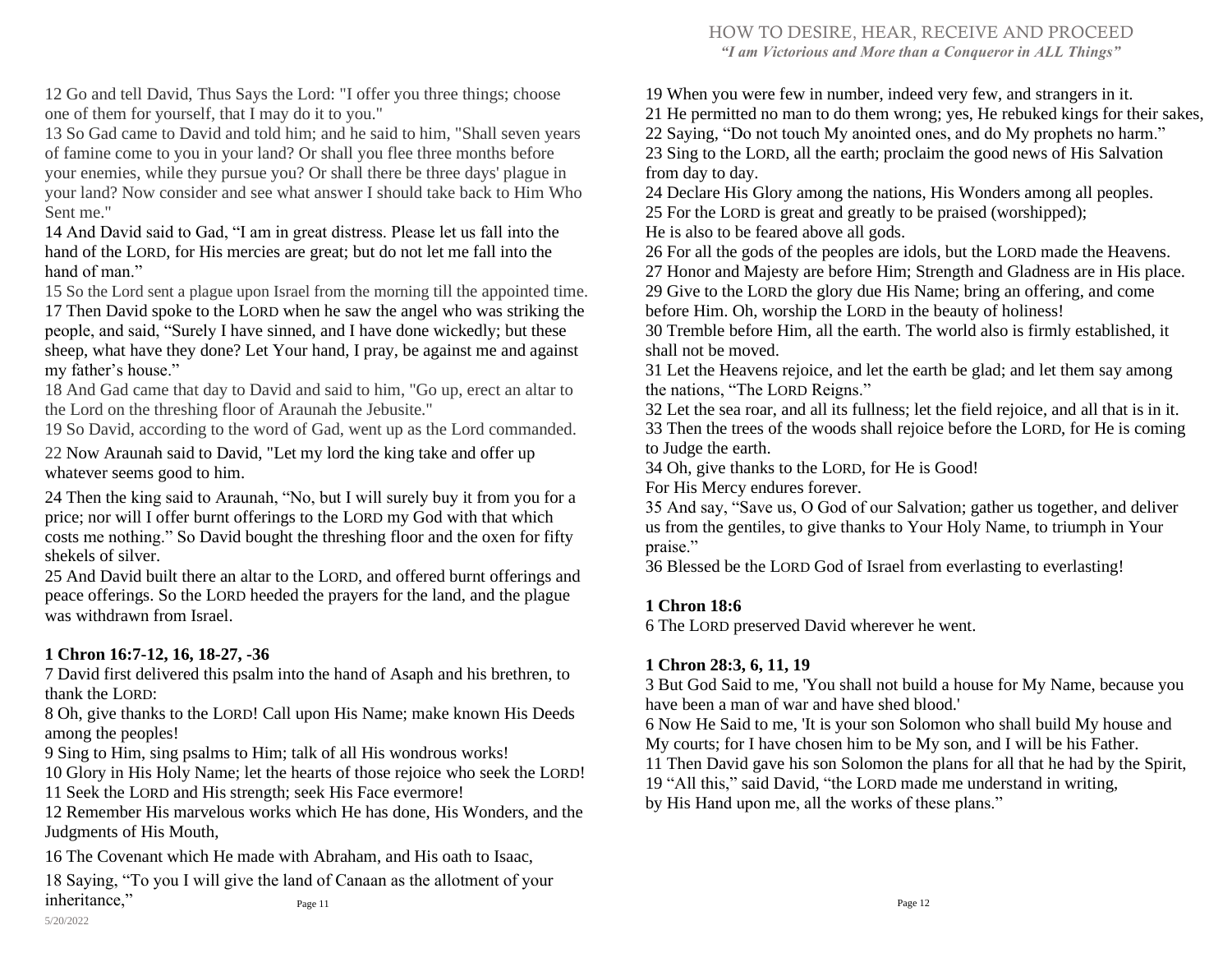# HOW TO DESIRE, HEAR, RECEIVE AND PROCEED

*"I am Victorious and More than a Conqueror in ALL Things"* 

#### **1 Chron 29:2-3, 10-17**

2 Now for the house of my God I have prepared with all my might: gold for things to be made of gold, silver for things of silver, bronze for things of bronze, iron for things of iron, wood for things of wood, onyx stones, stones to be set, glistening stones of various colors, all kinds of precious stones, and marble slabs in abundance.

3 Moreover, because I have set my affection on the house of my God, I have given to the house of my God, over and above all that I have prepared for the holy house, my own special treasure of gold and silver:

10 and David said: "Blessed are You, Lord God of Israel, our Father, forever and ever.

11 Yours, O LORD, is the Greatness, the Power and the Glory, the Victory and the Majesty; for all that is in Heaven and in earth is Yours; Yours is the Kingdom, O LORD, and You are Exalted as head over all.

12 Both riches and honor come from You, and You Reign over all.

In Your Hand is Power and Might; in Your hand it is to make great and to give strength to all.

13 "Now therefore, our God, we thank You and praise Your Glorious Name. 14 But who am I, and who are my people, that we should be able to offer so willingly as this?

For all things come from You, and of Your own we have given You.

15 For we are aliens and pilgrims before You, as were all our fathers; our days on earth are as a shadow, and without hope.

16 "O LORD our God, all this abundance that we have prepared to build You a house for Your Holy Name is from Your Hand, and is all Your own.

17 I know also, my God, that You test the heart and have pleasure in uprightness. As for me, in the uprightness of my heart I have willingly offered all these things; and now with joy I have seen Your people, who are present here to offer willingly to You.

#### **Jer 33:20-22**

20 "Thus says the LORD: 'If you can break My Covenant with the day and My Covenant with the night, so that there will not be day and night in their season, 21 then My Covenant may also be broken with David My servant, so that he shall not have a son to reign on his throne.

22 As the host of heaven cannot be numbered, nor the sand of the sea measured, so will I multiply the descendants of David My servant.

#### **Psalms 3:3-4**

3 You, O Lord, are a shield for me, my glory and the One Who lifts up my head. 4 I cried to the Lord with my voice, and He Heard me from His holy hill.

1 Hear me when I call, O God of my righteousness! You have relieved me in my distress; have mercy on me, and hear my prayer.

7 You have put gladness in my heart, more than in the season that their grain and wine increased.

8 I will both lie down in peace, and sleep; for You alone, O Lord, make me dwell in safety.

#### **Psalms 5:12**

12 For You, O Lord, will bless the righteous; with favor You will surround him as with a shield.

#### **Psalms 6:2**

**2** Have mercy on me, O Lord, for I am weak;

#### **Psalms 8:1, 3-4, 6, 9**

1 O Lord, our Lord, how excellent is Your Name in all the earth, Who have set Your Glory above the Heavens!

3 When I consider Your Heavens, the work of Your fingers, the moon and the stars, which You have ordained,

4 What is man that You are mindful of him, and the son of man that You visit him?

6 You have made him to have dominion over the Works of Your Hands; You have put all things under his feet,

9 O Lord, our Lord, how excellent is Your Name in all the earth!

#### **Psalms 9:1-2, 10**

1 I will praise You, O Lord, with my whole heart; I will tell of all Your marvelous works.

2 I will be glad and rejoice in You; I will sing praise (worship) to Your Name, O Most High.

10 And those who know Your Name will put their trust in You; for You, Lord, have not forsaken those who seek You.

#### **Psalms 13:5**

5 I have trusted in Your Mercy; my heart shall rejoice in Your Salvation.

#### **Psalms 16:1-2, 5-7, 11**

1 Preserve me, O God, for in You I put my trust.

2 O my soul, you have said to the Lord, "You are my Lord, my goodness is nothing apart from You."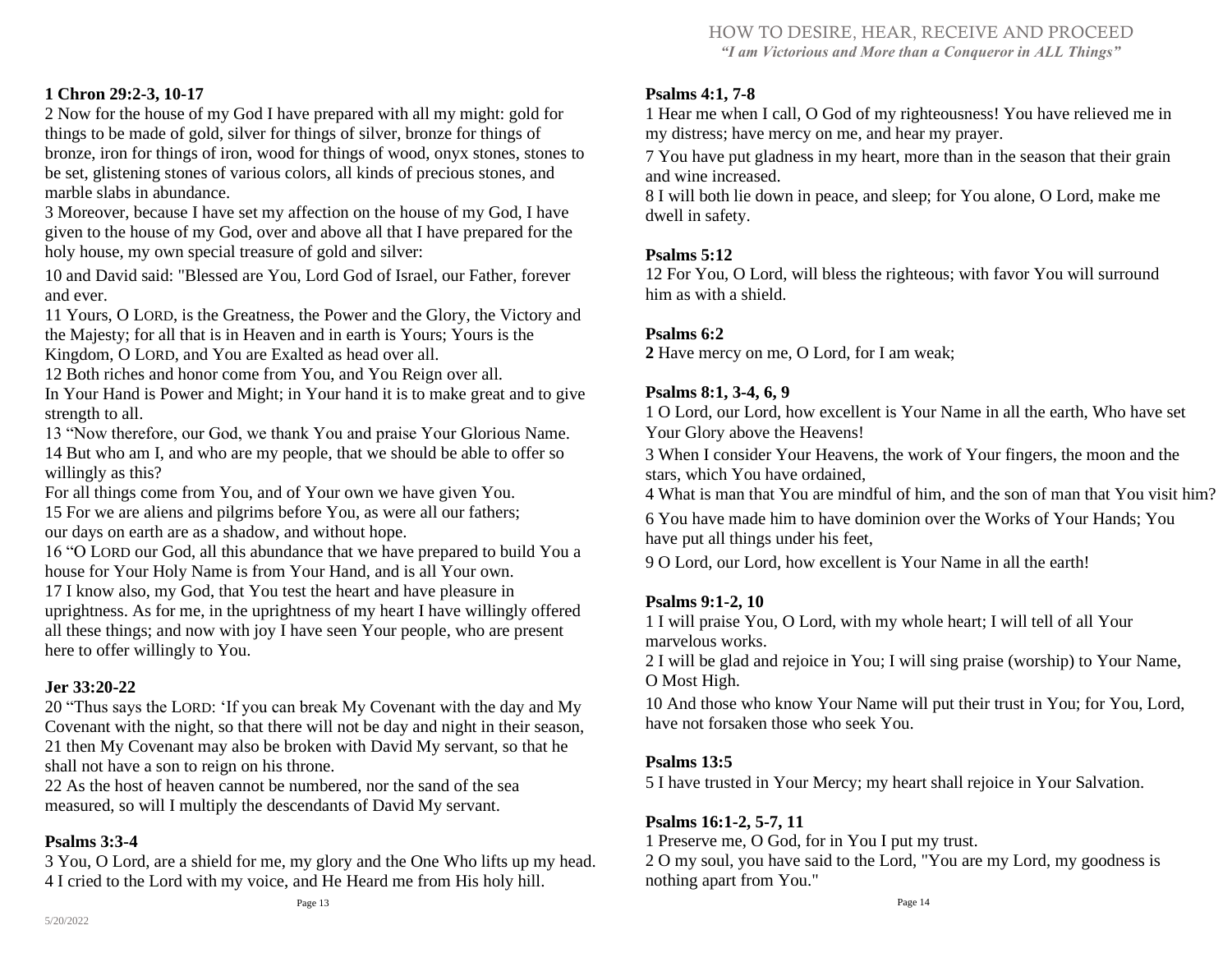HOW TO DESIRE, HEAR, RECEIVE AND PROCEED *"I am Victorious and More than a Conqueror in ALL Things"* 

5 O Lord, You are the portion of my inheritance and my cup; You maintain my lot. 6 The lines have fallen to me in pleasant places;

yes, I have a good inheritance.

7 I will bless the Lord Who has given me counsel; my heart also instructs me in the night seasons.

11 You will show me the path of Life; in Your Presence is fullness of Joy; at Your right Hand are pleasures forevermore.

#### **Psalms 17:3, 5-8**

3 You have tested my heart; You have visited me in the night; You have tried me and have found nothing; I have purposed that my mouth shall not transgress.

5 Uphold my steps in Your paths, that my footsteps may not slip.

6 I have called upon You, for You will hear me, O God; incline Your Ear to me, and hear my speech.

7 Show Your marvelous lovingkindness by Your right hand, O You Who save those who trust in You from those who rise up against them.

8 Keep me as the apple of Your Eye; hide me under the shadow of Your wings,

#### **Psalms 19:14**

14 Let the words of my mouth and the meditation of my heart be acceptable in Your sight, O Lord, my Strength and my Redeemer.

#### **Psalms 23:1-6**

1 The Lord is my Shepherd; I shall not want.

2 He makes me to lie down in green pastures; He leads me beside the still waters. 3 He restores my soul; He leads me in the paths of righteousness for His Name's sake.

4 Yea, though I walk through the valley of the shadow of death, I will fear no evil; for You are with me; Your rod and Your staff, they comfort me

5 You prepare a table before me in the presence of my enemies;

You anoint my head with oil; my cup runs over.

6 Surely goodness and mercy shall follow me all the days of my life; and I will dwell in the house of the Lord forever.

#### **Psalms 25:1-2, 4-5, 7, 11, 18, 20-21**

1 To You, O Lord, I lift up my soul.

2 O my God, I trust in You; let me not be ashamed; let not my enemies triumph over me.

4 Show me Your Ways, O Lord; teach me Your Paths.

5 Lead me in Your Truth and teach me, for You are the God of my Salvation; on You I wait all the day. Page 15

 Do not remember the sins of my youth, nor my transgressions; according to Your Mercy remember me, for Your goodness' sake, O Lord. For Your Name's sake, O Lord, pardon my iniquity, for it is great. Look on my affliction and my pain, and forgive all my sins. Keep my soul, and deliver me; let me not be ashamed, for I put my trust in You. Let integrity and uprightness preserve me, for I wait for You.

#### **Psalms 27:1, 3, 7-11**

1 The Lord is my Light and my Salvation; whom shall I fear?

The Lord is the strength of my life; of whom shall I be afraid?

3 Though an army may encamp against me, my heart shall not fear; though war should rise against me, in this I will be confident.

7 Hear, O Lord, when I cry with my voice! Have mercy also upon me, and answer me.

8 When You said, "Seek My Face," my heart said to You, "Your Face, Lord, I will seek."

 Do not hide Your Face from me; do not turn Your servant away in anger; You have been my help; do not leave me nor forsake me, O God of my Salvation. When my father and my mother forsake me, then the Lord will take care of me. Teach me Your Way, O Lord, and lead me in a smooth path.

#### **Psalms 28:6-7**

6 Blessed be the Lord, because He has heard the voice of my supplications! 7 The Lord is my strength and my shield; my heart trusted in Him, and I am helped;

Therefore my heart greatly rejoices, and with my song I will praise Him.

#### **Psalms 30:2, 11**

2 O Lord my God, I cried out to You, and You healed me.

11 You have turned for me my mourning into dancing; You have put off my sackcloth and clothed me with gladness,

#### **Psalms 31:1-3, 5, 8, 14-16, 19, 22**

1 In You, O Lord, I put my trust; let me never be ashamed; deliver me in Your Righteousness.

2 Bow down Your Ear to me, deliver me speedily; be my rock of refuge, a fortress of defense to save me.

3 For You are my rock and my fortress; therefore, for Your Name's sake, Lead me and Guide me.

5 Into Your hand I commit my spirit; You have Redeemed me, O Lord God of Truth.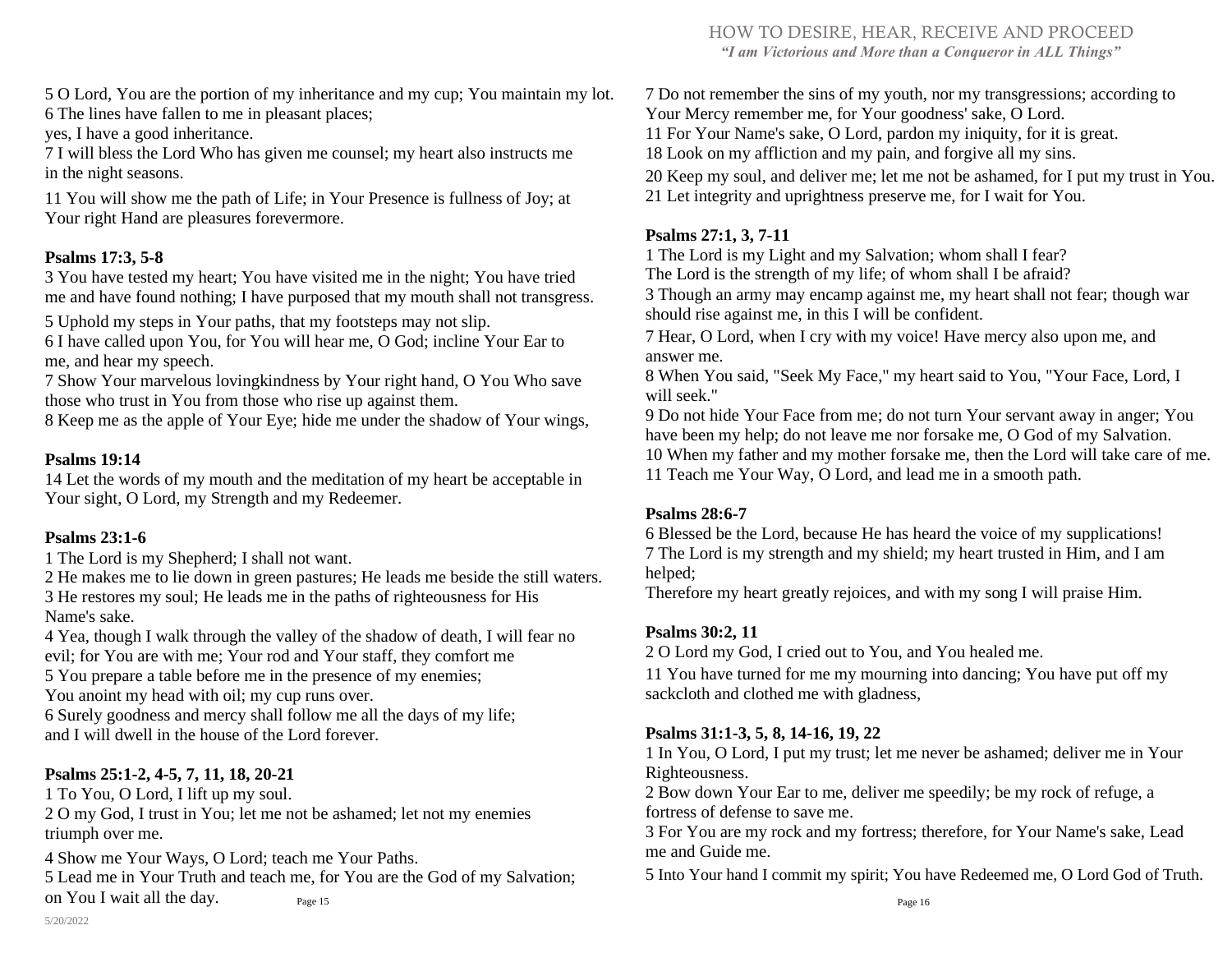8 You have set my feet in a wide place.

14 As for me, I trust in You, O Lord; I say, "You are my God."

15 My times are in Your hand; deliver me from the hand of my enemies, and from those who persecute me.

16 Make Your Face shine upon Your servant; save me for Your Mercies' sake. 19 Oh, how great is Your Goodness, which You have laid up for those who fear You, which You have prepared for those who trust in You in the presence of the sons of men!

22 I said in my haste, "I am cut off from before Your Eyes"; nevertheless You heard the voice of my supplications when I cried out to You.

#### **Psalms 32:3-5, 7-8**

3 When I kept silent, my bones grew old through my groaning all the day long. 4 For day and night Your hand was heavy upon me; my vitality was turned into the drought of summer.

5 I acknowledged my sin to You, and my iniquity I have not hidden. I said, "I will confess my transgressions to the Lord," and You forgave the iniquity of my sin.

7 You are my hiding place; You shall preserve me from trouble; You shall surround me with songs of deliverance.

8 I will instruct you and teach you in the way you should go; I will guide you with My Eye.

#### **Psalms 34:7-10, 17-20**

 The angel of the Lord encamps all around those who fear Him, and delivers them. Oh, taste and see that the Lord is Good; Blessed is the man who trusts in Him! Oh, fear the Lord, you His saints! There is no want to those who fear Him. The young lions lack and suffer hunger; but those who seek the Lord shall not lack any good thing.

17 The righteous cry out, and the Lord Hears, and Delivers them out of all their troubles.

18 The Lord is near to those who have a broken heart, and Saves such as have a contrite spirit.

19 Many are the afflictions of the righteous, but the Lord Delivers him out of them all.

20 He guards all his bones; not one of them is broken.

#### **Psalms 36:5-7, 9**

5 Your Mercy, O Lord, is in the Heavens; Your Faithfulness reaches to the clouds. 6 Your Righteousness is like the great mountains; Your Judgments are a great deep; O Lord, You preserve man and beast.

7 How precious is Your Lovingkindness (Presence), O God! 9 For with You is the fountain of Life; in Your Light we see light.

#### **Psalm 39:4-5, 7-8**

4 "Lord, make me to know my end, and what is the measure of my days, that I may know how frail I am.

5 Indeed, You have made my days as handbreadths, and my age is as nothing before You; certainly every man at his best state is but vapor.

7 "And now, Lord, what do I wait for? My hope is in You.

8 Deliver me from all my transgressions;

#### **Psalm 40:8**

8 I delight to do Your Will, O my God, and Your Law is within my heart."

#### **Psalm 43:3-5**

3 Oh, send out Your Light and Your Truth! Let them lead me;

4 Then I will go to the altar of God, to God my exceeding joy; and on the harp I will praise (worship) You, O God, my God.

5 Why are you cast down, O my soul? And why are you disquieted within me? Hope in God; for I shall yet praise (worship) Him,

the help of my countenance and my God.

#### **Psalm 51:1-17**

1 Have mercy upon me, O God, according to Your lovingkindness; according to the multitude of Your tender mercies, blot out my transgressions.

2 Wash me thoroughly from my iniquity, and cleanse me from my sin.

3 For I acknowledge my transgressions, and my sin is always before me.

4 Against You, You only, have I sinned, and done this evil in Your sight-- That You may be found just when You Speak, and blameless when You Judge.

5 Behold, I was brought forth in iniquity, and in sin my mother conceived me. 6 Behold, You desire truth in the inward parts, and in the hidden part You will make me to know wisdom.

7 Purge me with hyssop, and I shall be clean; wash me, and I shall be whiter than snow.

8 Make me hear joy and gladness, that the bones You have broken may rejoice. 9 Hide Your Face from my sins, and blot out all my iniquities.

10 Create in me a clean heart, O God, and renew a steadfast spirit within me.

11 Do not cast me away from Your Presence, and do not take Your Holy Spirit from me.

12 Restore to me the joy of Your Salvation, and uphold me by Your generous Spirit. 13 Then I will teach transgressors Your ways, and sinners shall be converted to You.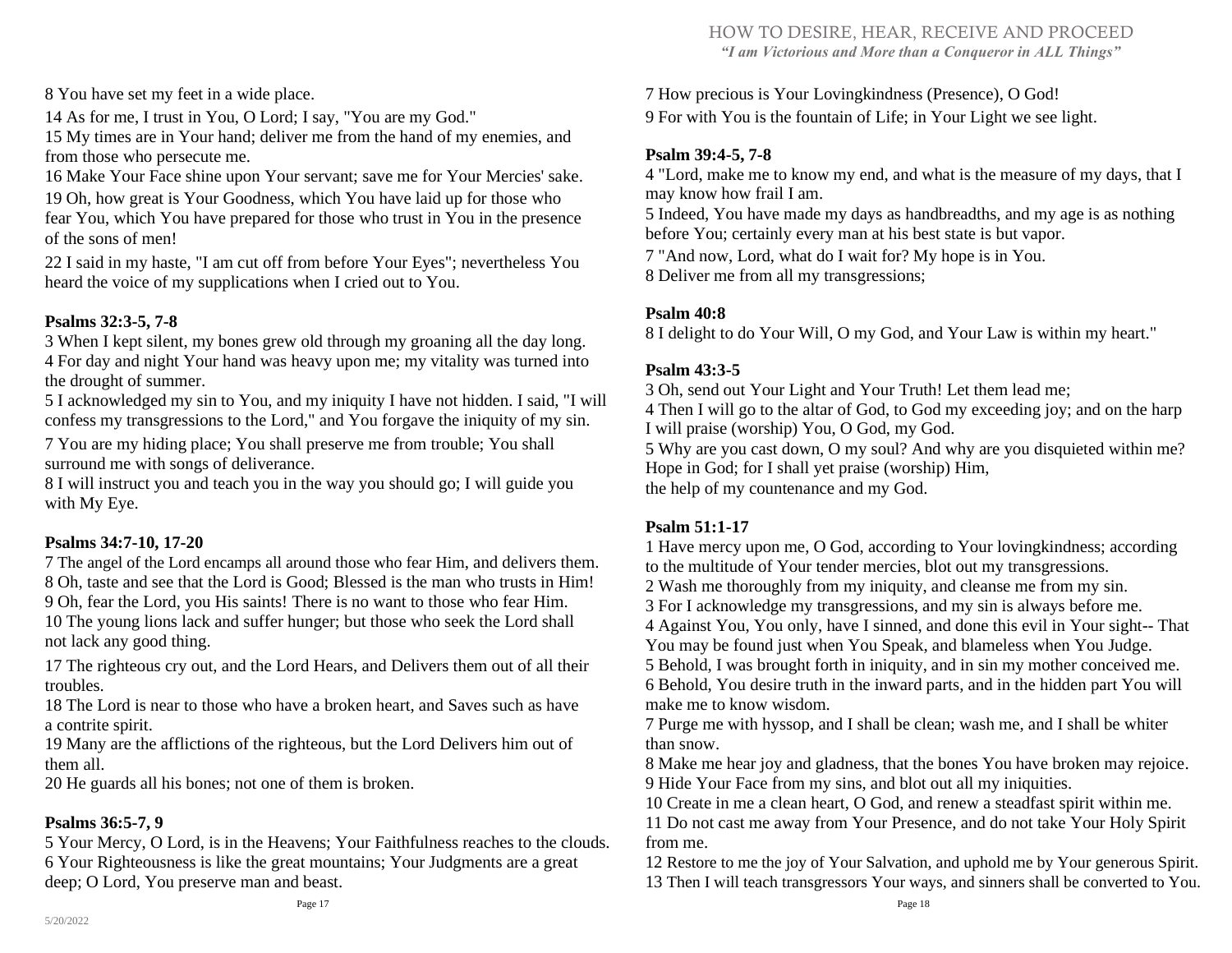14 Deliver me from the guilt of bloodshed, O God, the God of my Salvation, and my tongue shall sing aloud of Your Righteousness.

15 O Lord, open my lips, and my mouth shall show forth Your praise (worship). 16 For You do not desire sacrifice, or else I would give it; You do not delight in burnt offering.

17 The sacrifices of God are a broken spirit, a broken and a contrite heart-- These, O God, You will not despise.

#### **Psalm 52:8-9**

8 I am like a green olive tree in the house of God; I trust in the Mercy of God forever and ever.

9 I will praise (worship) You forever, because You have done it; and in the presence of Your saints I will wait on Your Name (Presence), for it is good.

#### **Psalm 56:3-4, 12-13**

3 Whenever I am afraid, I will trust in You.

4 In God, In God I have put my trust; I will not fear. What can flesh do to me?

#### **Psalm 57:1-11**

1 A Michtam of David when he fled from Saul into the cave.

Be merciful to me, O God, be merciful to me! For my soul trusts in You; and in the shadow of Your wings I will make my refuge, until these calamities have passed by. I will cry out to God Most High, to God Who performs all things for me. He shall send from Heaven and Save me; He reproaches the one who would swallow me up. God shall send forth His Mercy and His Truth. My soul is among lions; I lie among the sons of men who are set on fire, whose teeth are spears and arrows, and their tongue a sharp sword. Be exalted, O God, above the Heavens; let Your Glory be above all the earth. They have prepared a net for my steps; my soul is bowed down; My heart is steadfast, O God, my heart is steadfast; I will sing and give praise. Awake, my glory! Awake, lute and harp! I will awaken the dawn. I will praise You, O Lord, among the peoples; I will sing to You among the nations. For Your Mercy reaches unto the Heavens, and Your Truth unto the clouds. Be exalted, O God, above the Heavens; let Your Glory be above all the earth.

#### **Psalm 59:16-17**

16 I will sing of Your Power; yes, I will sing aloud of Your Mercy in the morning; for You have been my defense and refuge in the day of my trouble. 17 To You, O my strength, I will sing praises (worship); for God is my defense, my God of Mercy.

#### **Psalm 61:1-4, 8**

4 I will abide in Your tabernacle forever; I will trust in the shelter of Your wings. 8 So I will sing praise (worship) to Your Name (Presence) forever, that I may daily perform my vows.

#### **Psalm 62:5-7**

 My soul, wait silently for God alone, for my expectation is from Him. He only is my Rock and my Salvation; He is my defense; I shall not be moved. In God is my Salvation and my glory; the rock of my strength, and my refuge, is in God.

#### **Psalm 63:1-8**

1 O God, You are my God; early will I seek You; my soul thirsts for You; my flesh longs for You in a dry and thirsty land where there is no water. 2 So I have looked for Your Presence, to see Your Power and Your Glory. 3 Because Your Lovingkindness (Presence) is better than life, my lips shall praise (worship) You.

4 Thus I will bless You while I live; I will lift up my hands in Your Presence. 5 My soul shall be satisfied as with marrow and fatness, and my mouth shall praise (worship) You with joyful lips.

6 When I remember You on my bed, I meditate on You in the night watches. 7 Because You have been my help, therefore in the shadow of Your wings (Presence) I will rejoice.

8 My soul follows close behind You; Your right hand upholds me.

#### **Psalm 71:1-3, 5-9, 12, 14-24**

1 In You, O Lord, I put my trust; let me never be put to shame.

2 Deliver me in Your Righteousness, and cause me to escape; incline Your Ear to me, and save me.

3 Be my strong refuge, to which I may resort continually; You have given the commandment to Save me, for You are my Rock and my Fortress.

5 For You are my hope, O Lord God; You are my trust from my youth. 6 By You I have been upheld from birth; You are He Who took me out of my mother's womb. My praise shall be continually of You.

7 I have become as a wonder to many, but You are my strong refuge.

8 Let my mouth be filled with Your praise (worship) and with Your glory all the day. 9 Do not cast me off in the time of old age; do not forsake me when my strength fails.

12 O God, do not be far from me; O my God, make haste to help me!

14 But I will hope continually, and will praise (worship) You yet more and more.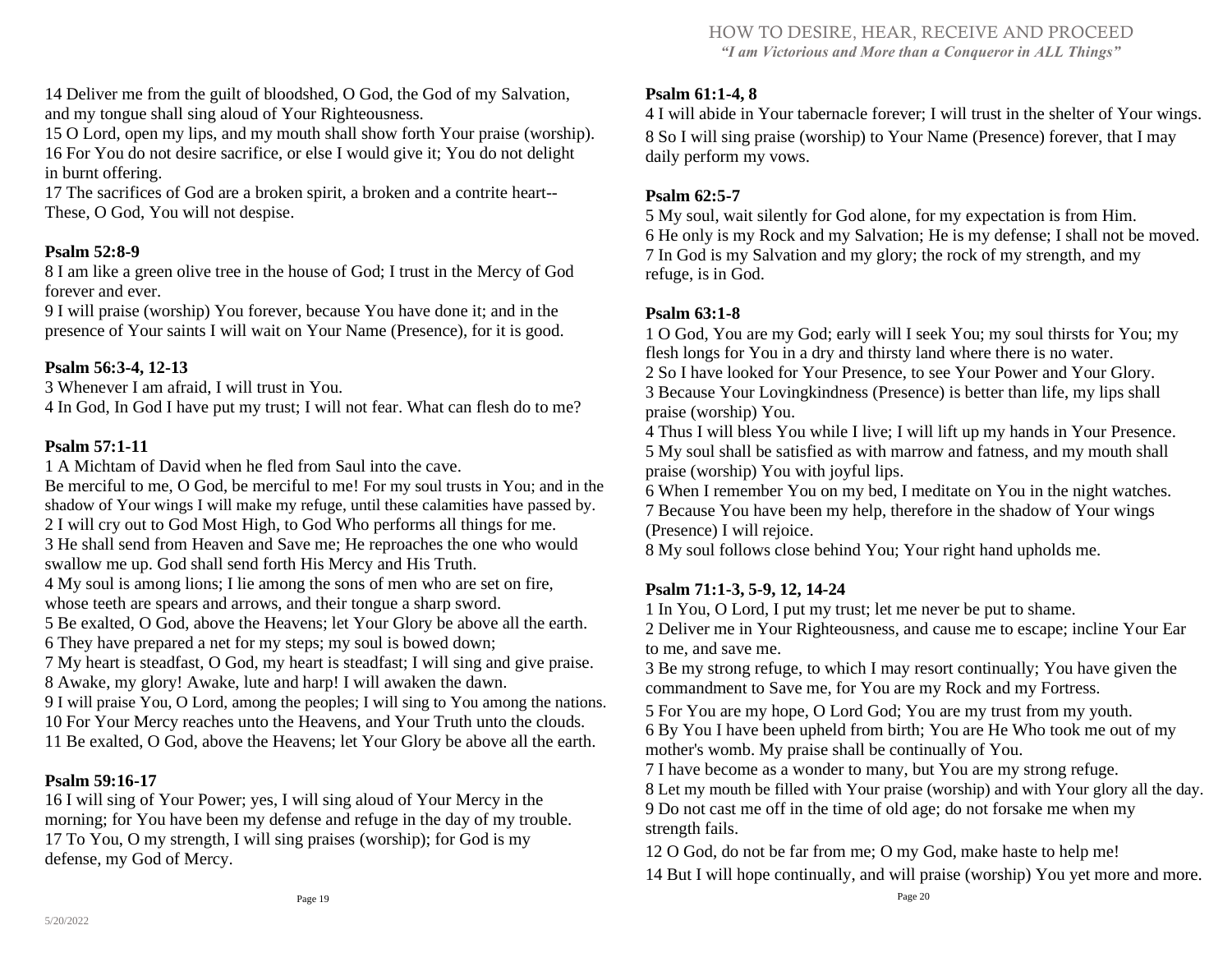HOW TO DESIRE, HEAR, RECEIVE AND PROCEED *"I am Victorious and More than a Conqueror in ALL Things"* 

15 My mouth shall tell of Your Righteousness and Your Salvation all the day. 16 I will go in the strength of the Lord God; I will make mention of Your Righteousness, of Yours only.

17 O God, You have taught me from my youth; and to this day I declare Your wondrous Works.

18 Now also when I am old and grayheaded, O God, do not forsake me, until I declare Your strength to this generation, Your power to everyone who is to come. 19 Also Your Righteousness, O God, is very high, You Who have done great things; O God, who is like You?

20 You, Who have shown me great and severe troubles, shall revive me again, and bring me up again from the depths of the earth.

21 You shall increase my greatness, and comfort me on every side.

22 Also with the lute I will praise (worship) you-- and Your Faithfulness, O my God! To You I will sing with the harp, O Holy One of Israel.

23 My lips shall greatly rejoice when I sing to You, and my soul, which You have Redeemed.

24 My tongue also shall talk of Your Righteousness all the day long.

#### **Psalm 86:11-13**

11 Teach me Your way, O Lord; I will walk in Your Truth; unite my heart to fear Your Name (Presence).

12 I will praise (worship) You, O Lord my God, with all my heart, and I will glorify Your Name (Presence) forevermore.

13 For great is Your Mercy toward me, and You have delivered my soul from the depths of Sheol.

#### **Psalm 103:1-5**

1 Bless the Lord, O my soul; and all that is within me, bless His Holy Name! 2 Bless the Lord, O my soul, and forget not all His benefits:

3 Who Forgives all your iniquities, Who Heals all your diseases,

4 Who Redeems your life from destruction, Who crowns you with lovingkindness and tender mercies,

5 Who satisfies your mouth with good things, so that your youth is renewed like the eagle's.

11 For as the Heavens are high above the earth, so great is His Mercy toward those who fear Him;

12 As far as the east is from the west, so far has He removed our transgressions from us.

13 As a father pities his children, so the Lord pities those who fear Him.

14 For He Knows our frame; He remembers that we are dust.

15 As for man, his days are like grass; as a flower of the field, so he flourishes.

16 For the wind passes over it, and it is gone, and its place remembers it no more. 17 But the Mercy of the Lord is from everlasting to everlasting on those who fear Him, and His Righteousness to children's children,

18 To such as keep His Covenant, and to those who remember His Commandments to do them.

19 The Lord has established His Throne in Heaven, and His Kingdom rules over all.

#### **Psalm 138:3, 6**

3 In the day when I cried out, You answered me, and made me bold with strength in my soul.

6 Though the Lord is on high, yet He regards the lowly; but the proud He knows from afar.

#### **Psalm 139:1-18, 23-24**

1 O Lord, You have searched me and known me.

2 You know my sitting down and my rising up; You understand my thought afar off.

3 You comprehend my path and my lying down, and are acquainted with all my ways.

4 For there is not a word on my tongue, but behold, O Lord, You know it altogether.

5 You have hedged me behind and before, and laid Your hand upon me. 6 Such knowledge is too wonderful for me; it is high, I cannot attain it.

7 Where can I go from Your Spirit? Or where can I flee from Your Presence? 8 If I ascend into Heaven, You are there; if I make my bed in hell, behold, You are there.

9 If I take the wings of the morning, and dwell in the uttermost parts of the sea, 10 Even there Your Hand shall lead me, and Your right Hand shall hold me.

11 If I say, "Surely the darkness shall fall on me," even the night shall be light about me;

12 Indeed, the darkness shall not hide from You, but the night shines as the day; the darkness and the light are both alike to You.

13 For You formed my inward parts; You covered me in my mother's womb. 14 I will praise You, for I am fearfully and wonderfully made; marvelous are Your works, and that my soul knows very well.

15 My frame was not hidden from You, when I was made in secret, and skillfully wrought in the lowest parts of the earth.

16 Your Eyes saw my substance, being yet unformed. And in Your book they all were written, the days fashioned for me, when as yet there were none of them.